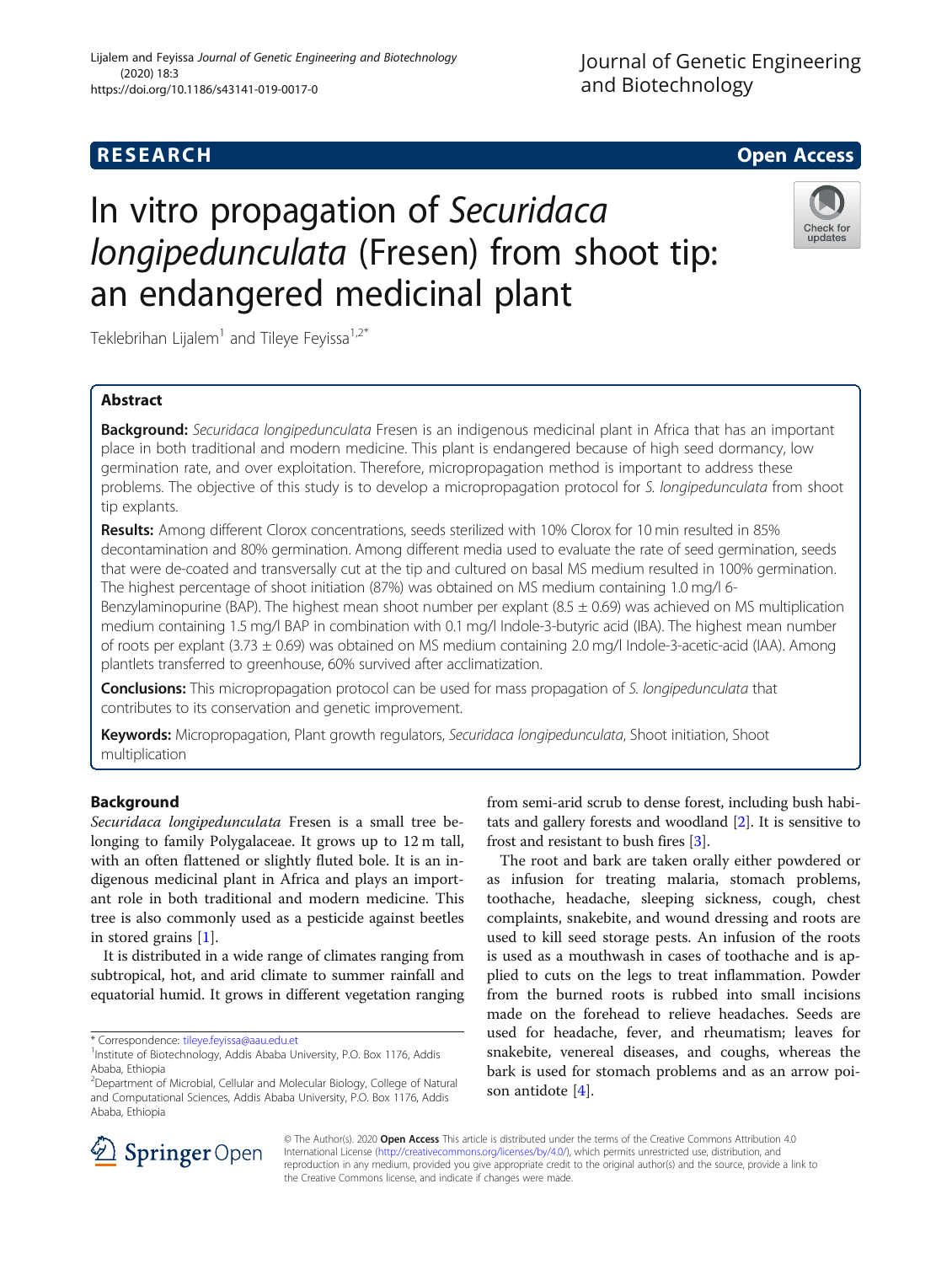S. longipedunculata has different chemical constituents including methylsalicylate, flavonoids, alkaloids elymoclavine, and dehydroelymoclavine, an ergoline compound and cinnamonic acid and the xanthones: 1,7- Dimethoxy-2-hydroxy-xanthone and 1, 4-dihydroxy-7 methoxy-xanthone [[5\]](#page-8-0). A number of fatty acids and triglycerols such as coriolic acid, trans-9-dienoic acid, and 9-hydroxytetradeca-cis-5, trans-7-dienoic acid have been isolated from its seed oil [\[6](#page-8-0)].

The medicinal importance of S. longipedunculata has been recognized by the findings of different bioactive metabolites isolated from the bark yielding such as oleanolic acid, glycoside and alkaloid securiene used in treating convulsion in children, increased blood pressure and paralysis following infectious disease [\[7\]](#page-8-0). It is used for preparation of different medicines for neuromuscular blocking and negative inotropic and chronotropic cardiac effects [[8](#page-8-0)]. Recent research findings showed S. longipedunculata induces apoptosis in brain tumor confirming its folkloric use in cancer management [\[9](#page-8-0)].

The alkaloid securinine confers activity against Plas*modium falciparum* [[10\]](#page-8-0). Some flavonoids that were isolated from this plant showed activity against many microorganisms and methanol extract of the root material against three major stored product pests [[11,](#page-8-0) [12\]](#page-8-0).

As the fruits usually stay on the tree for a year or more, it has been suggested that seeds should not be sown until it is 1-year old, but the seeds seem to lose viability quickly and germination is erratic. It is best to sow a seed soaked in cold water for 24 h in the soil and cover with grass and water until raining. It is difficult to cultivate largely because germination is poor and even after germination, seedling growth is slow and planting out is difficult because the taproot is broken easily [\[13](#page-9-0)]. S. longipedunculata is threatened because of the fact that roots are the target for people using this plant, which makes it difficult for the plant to survive constant harvesting. It suffers from uncontrolled harvesting for use in local medicines, as well as periodic droughts. It is considered vulnerable due to increasing threats to their habitats.

Little effort has also been made to develop propagation methods to facilitate planting of S. longipedunculata in agro-forestry systems. In vitro propagation of S. longipedunculata has considerable benefits for its availability as planting material and germplasm conservation. The protocol can facilitate mass propagation of superior genotypes for wider planting in agro-forestry systems or in its natural habitat where restoration and conservation is envisaged. This enables wise utilization of the plant through cultivation of elite plants for medicinal purposes in large quantities sustainably. In the present study, different germination rates of both coated and de-coated seeds of *S. longepedunculata* under different conditions were investigated, and in vitro propagation protocol was developed.

#### Methods

# Plant materials and germination

#### Effect of Clorox concentrations on seed germination rate

Matured seeds were collected from Metema (Gendawuha), near the border with Sudan, about 1,000 km west of Addis Ababa, Amhara regional state, Ethiopia. The plant material was identified by the first author. Moreover, a voucher specimen of this material had been previously deposited in a publicly available National Herbarium. Seeds were washed under running tap water using detergent, washed in 70% ethanol for 2 min and rinsed three times with sterile doubledistilled water followed by sterilization in 3%, 5%, 10%, and 15% sodium hypochlorite (Clorox) (Clorox, Oakland, California, USA) containing three drops of Tween-20 (Sigma-Aldrich, St. Louis, Missouri, USA) for 10 min. The seeds were then washed three times with sterile double-distilled water and cultured on basal MS [[14\]](#page-9-0) medium (Sigma-Aldrich, St. Louis, MI, USA). The number of germinated seeds was recorded.

#### Evaluation of germination rate

Seeds were germinated in four conditions. (1) Both coated (Fig. [1a](#page-2-0)) and de-coated (Fig. [1b](#page-2-0)) seeds were sown on filter paper. (2) Both coated and de-coated seeds were sterilized and cultured on basal MS medium. (3) Decoated seeds with half-cut cotyledon were cultured on basal MS medium. (4) Coated seeds were planted in pots containing forest soil, sand, and compost in 2:1:1 ratio. Twenty seeds were used for each coated and de-coated experiments whereas in the experiments of coated seeds only, 40 seeds were used.

#### Sterilization of shoot explants

About 1.5 to 2.0-cm-long shoot explants were excised out from mother plants that were grown in pots in greenhouse. The shoots were washed under running tap water using detergent. The shoots were then surface sterilized using 70% ethanol (Dallul Pharmaceuticals, Addis Ababa, Ethiopia) for 30 s and rinsed three times with sterile double-distilled water followed by sterilization in 10% Clorox containing three drops of Tween-20 for 10 and 15 min. After sterilization, the explants were washed three times with sterile double-distilled water.

#### Shoot initiation

The shoots were trimmed to about 1.0 cm and cultured in baby food jars each containing 30 ml shoot initiation medium. The shoot initiation medium was MS medium containing 6-Benzylaminopurine (BAP) (0.5, 0.75, 1.0, 1.25, 1.5 mg/l) (Sigma-Aldrich, St. Louis, Missouri, USA)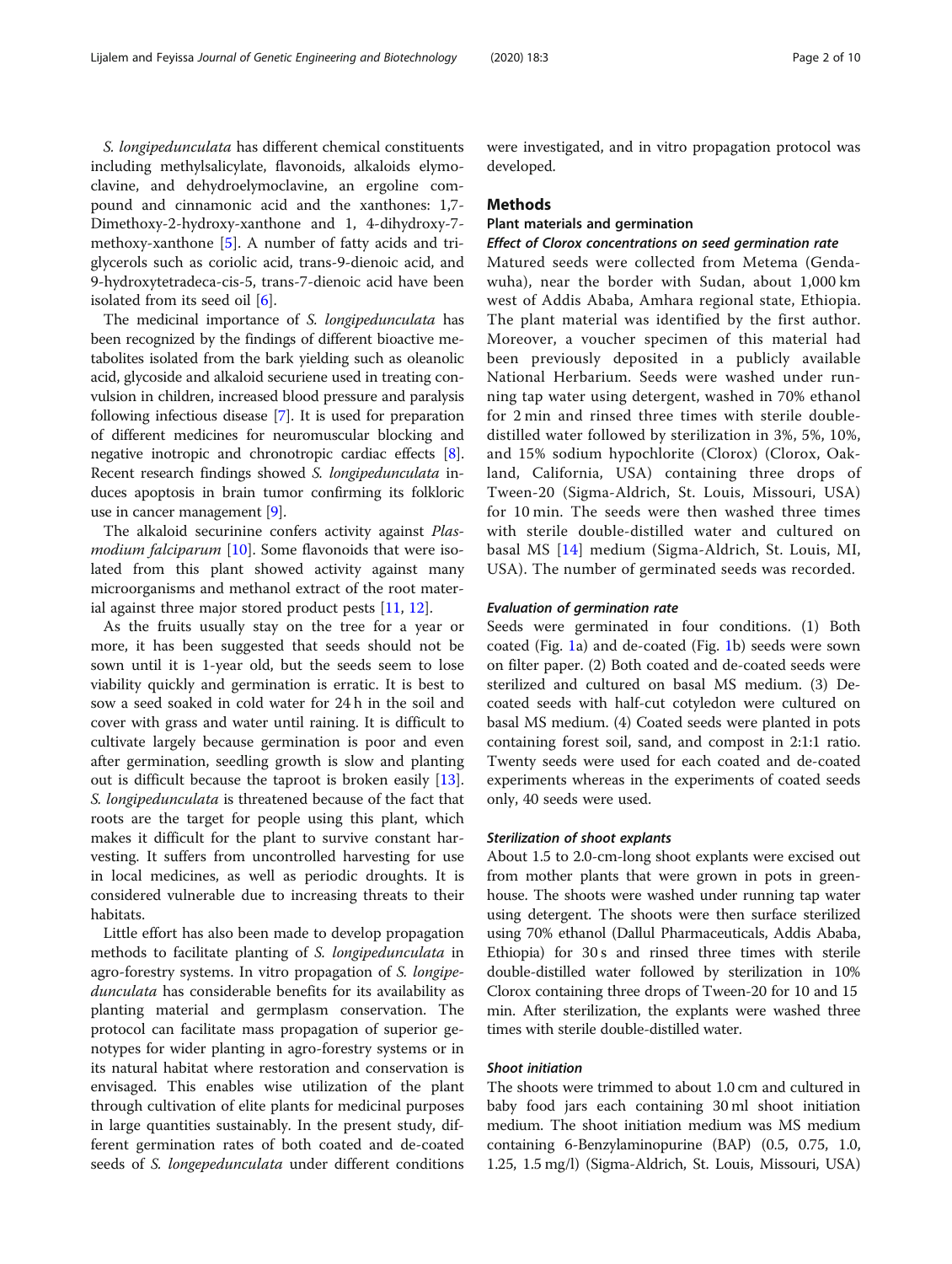<span id="page-2-0"></span>

initiation on MS medium containing 1.0 mg/l BAP. e Shoot multiplication on MS medium containing 1.5 mg/l BAP in combination with 0.1 IBA. f Rooted shoots on MS medium containing 2.0 mg/l IAA. Bars represent 2 cm

in combination with 0.5 mg/l thidiazuron (TDZ) or TDZ alone (0.5, 0.75, 1.0, 1.25, 1.5 mg/l) (Sigma-Aldrich, St. Louis, Missouri, USA), 30 g/l sucrose, 0.7% (w/v) agar (HiMedia, Mumbai, Maharashtra, India). The pH of the medium was adjusted to 5.8 before addition of agar. Basal MS medium was used as control. The cultures were maintained at a temperature of  $25 \pm 2$  °C under light intensity of 20 µmol  $m^{-2} s^{-1}$  and 16 h photoperiod provided by cool-white fluorescent lamp (OSRAM GmbH, Munich, Germany). For each treatment, a total of 30 explants were used. There were six explants per jar with five replications. The experiment was repeated once. Number of dead and initiated shoots was recorded.

#### Shoot multiplication

Initiated shoots were cultured in Magenta GA-7 culture vessels (Sigma-Aldrich, St. Louis, Missouri, USA) containing 50-ml shoot multiplication medium. Shoot multiplication medium was MS medium containing different concentrations of BAP (0.5, 1.0, 1.5, 2.0, 2. 5 mg/l) in combination with Indole-3-butyric acid (IBA) (0.01, 0.1, 0.5 mg/l), TDZ (0.5, 1.0, 1.5, 2.0, 2. 5 mg/l) in combination with IBA (0.01, 0.1, 0.5 mg/l), or TDZ (0.5, 1.0, 1.5, 2.0, 2. 5 mg/l) in combination with  $\alpha$ -Naphthalene acetic acid (NAA) (0.01, 0.1, 0.5 mg/l). Basal MS medium

was used as control. The cultures were maintained at the same condition as for shoot initiation. For each treatment, a total of 30 explants were used. Number of shoots and shoot length were recorded after 4 weeks of culture. The whole experiment was repeated once.

#### Rooting

Rooting was done using full- and half-strength MS medium containing IBA (0.5, 1.0, 2.0, and 3.0 mg/l), Indole-3-acetic-acid (IAA) (0.5, 1.0, 2.0, and 3.0 mg/l), or NAA (0.5, 1.0, 2.0, and 3.0 mg/l). Basal MS medium was used as control. Shoots were maintained for a week in the dark and then transferred to the same condition as for shoot initiation for 3 weeks. Number of shoots that produced roots, number of roots per shoot, and length of roots were recorded after 5 weeks of culture.

#### Acclimatization

After 5 weeks in rooting medium, rooted shoots were removed from culture vessels and the roots were washed thoroughly under tap water and transferred to pots containing a mixture of soil, compost, and sand in a ratio of 2:1:1, respectively. Each pot was covered with a polyethylene bag and kept in a laboratory for 1 week before being transferred to glasshouse. The polyethylene bags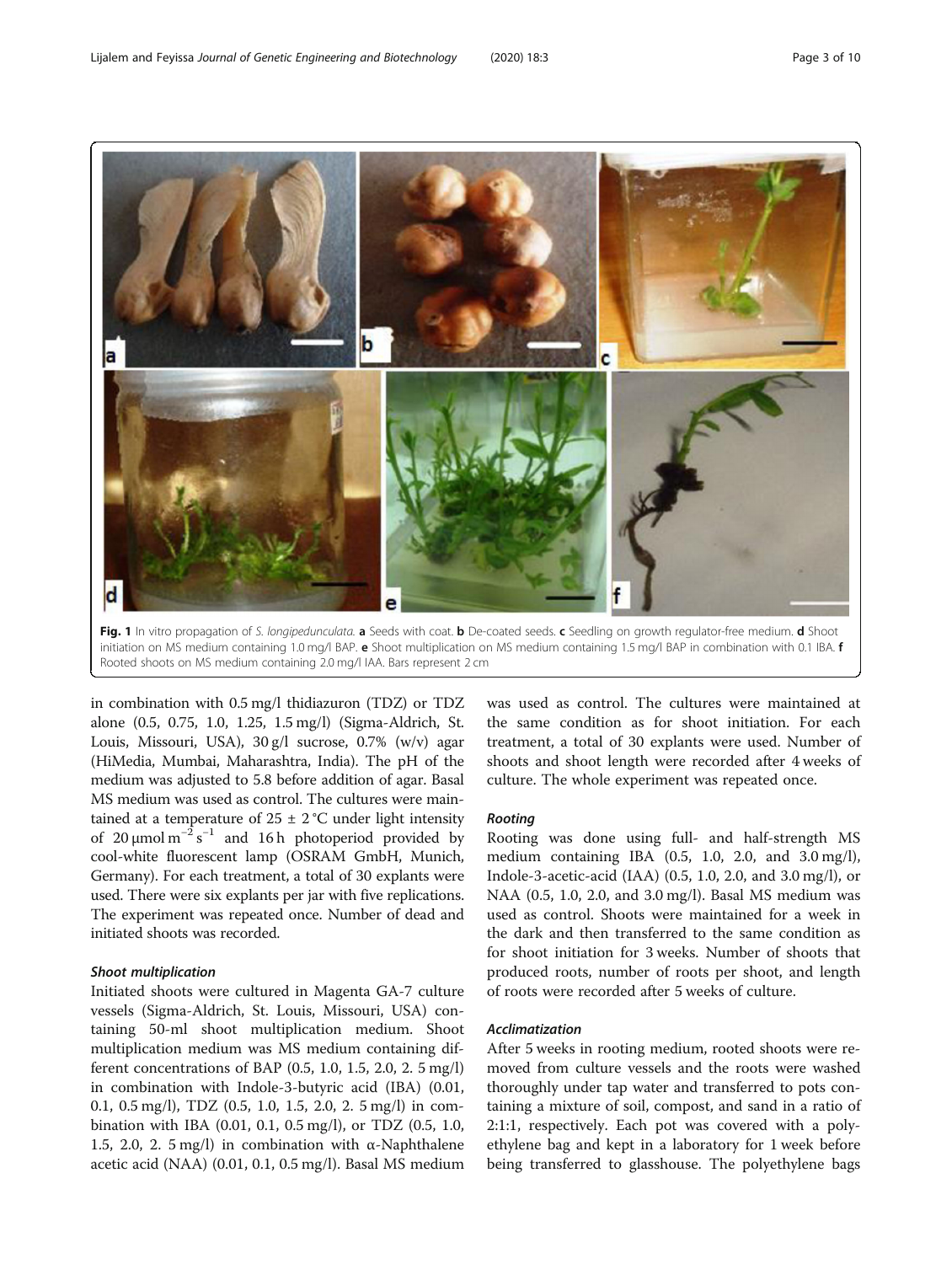were removed after a week of transferring to glasshouse. The plants were watered every day. The number of survived plants in the glasshouse was recorded after a month.

#### Data analyses

Statistical analysis of quantitative data was carried out by SPSS computer software of version 20. A difference at probability level of  $p \leq 0.05$  was considered significant. Data were subjected to analysis of variance and variables that showed significant difference were compared by the LSD at 5% probability.

#### Results

#### Effect of Clorox concentrations on seed germination rate

The highest percentage of decontaminated seeds (90%) was obtained at 15% Clorox, but the germination percentage was reduced to 20% (Table 1). Among those Clorox concentrations, 10% Clorox concentration resulted in 85% decontaminated seeds and 80% seed germination. On the other hand, the least percentage of decontaminated seeds (15%) was obtained at 3% Clorox concentration.

ANOVA result showed that Clorox concentrations significantly affected percentage of decontaminated seeds and germinated seeds ( $p \le 0.05$ ). However, no significant difference was observed among 5%, 10%, and 15% Clorox concentrations with respect to seed decontamination, but the increasing concentration of Clorox to 15% negatively affected seed germination.

### Germination rate of seeds

Germination percentage was increased when the decoated seeds were cut transversally. None of the coated seeds germinated in all media. The highest germination percentage (100%) of seeds was observed within 7–10 days on basal MS medium, when the seeds were decoated and transversally cut at the tip. As shown in Table [2,](#page-4-0) 10% of the de-coated but not transversally cut seeds germinated under all tested conditions. The root part of the seedling showed faster growth than the aerial part in the first week of germination, but later the aerial part showed rapid growth and was elongated (Fig. [1](#page-2-0)c).

Table 1 Effect of Clorox concentrations at 10 min exposure time on decontamination and germination rate of seeds of S. longipedunculata

| Clorox<br>concentration (%) | Decontaminated seeds (%) Germinated seeds (%) |    |
|-----------------------------|-----------------------------------------------|----|
| 3                           | 15                                            |    |
| -5                          | 75                                            | 55 |
| 10                          | 85                                            | 80 |
| 15                          | 90                                            | 20 |
|                             |                                               |    |

#### Shoot initiation

The use of a semi-solid MS medium containing BAP or in combination with TDZ or TDZ alone resulted in shoot initiation within a week. The highest percentage (87%) of shoot initiation was obtained on MS medium containing 1.0 mg/l BAP followed by 67% of shoot initiation on 1.0 mg/l BAP in combination with 0.5 mg/l TDZ (Table [3\)](#page-4-0). The microshoots that were initiated on MS medium containing 1.0 mg/l BAP was higher in number per explant but shorter in length than the shoots obtained in 1.0 mg/l BAP in combination with 0.5 mg/l TDZ. The lowest percentage of shoot initiation (10%) was obtained on basal MS medium. In general, shoots were initiated better on MS medium containing BAP alone than MS medium containing TDZ alone or in combination with BAP.

#### Shoot multiplication

Shoot number was highly influenced by concentration and type of the growth regulators. Different combinations of BAP, IBA, TDZ, and NAA resulted in different responses. Different concentrations of BAP in combination with IBA produced better shoot number and length per explant than other growth regulator combinations (Figs. [1](#page-2-0)d and e). The highest shoot number per explant (8.50  $\pm$  0.69) was obtained on medium containing 1.5 mg/l BAP in combination with 0.1 mg/l IBA. The lowest mean shoot number per explant  $(2.10 \pm 0.12)$  was obtained on basal MS medium.

In terms of shoot length, the highest mean shoot length  $(2.11 \pm 0.45 \text{ cm})$  was obtained on medium containing 2.5 mg/l BAP in combination with 0.1 mg/l IBA. However, there was no significant difference between shoots that were produced on 2.5 mg/l BAP in combination with 0.1 mg/l IBA and 2.5 mg/l BAP in combination with 0.01 mg/l IBA. The lowest mean shoot length  $(0.96 \pm 0.40 \text{ cm})$  was recorded on MS medium containing 0.5 mg/l BAP in combination with 0.5 mg/l IBA (Table [4](#page-4-0)).

In cases where TDZ alone or TDZ in combination with IBA was used, the highest mean number of shoots  $(6.20 \pm 0.43)$  was produced on MS medium containing 0.5 mg/l TDZ alone followed by shoots cultured on MS medium containing 2.5 mg/l TDZ in combination with  $0.5 \,\text{mg/l}$  IBA, which was  $5.23 \pm 0.49$ . The lowest mean shoot number (2.10  $\pm$  0.12) was recorded on basal MS medium (Table [5\)](#page-5-0).

The highest mean shoot length  $(1.55 \pm 0.09 \text{ cm})$  was obtained on MS medium containing 0.5 mg/l TDZ while the lowest mean shoot length  $(0.31 \pm 0.02 \text{ cm})$  was produced on MS medium containing 1.0 mg/l TDZ in combination with 0.5 mg/l IBA.

In case of TDZ and NAA combinations, the highest mean shoot number per explant  $(4.70 \pm 0.32)$  was obtained on MS medium containing 1.5 mg/l TDZ in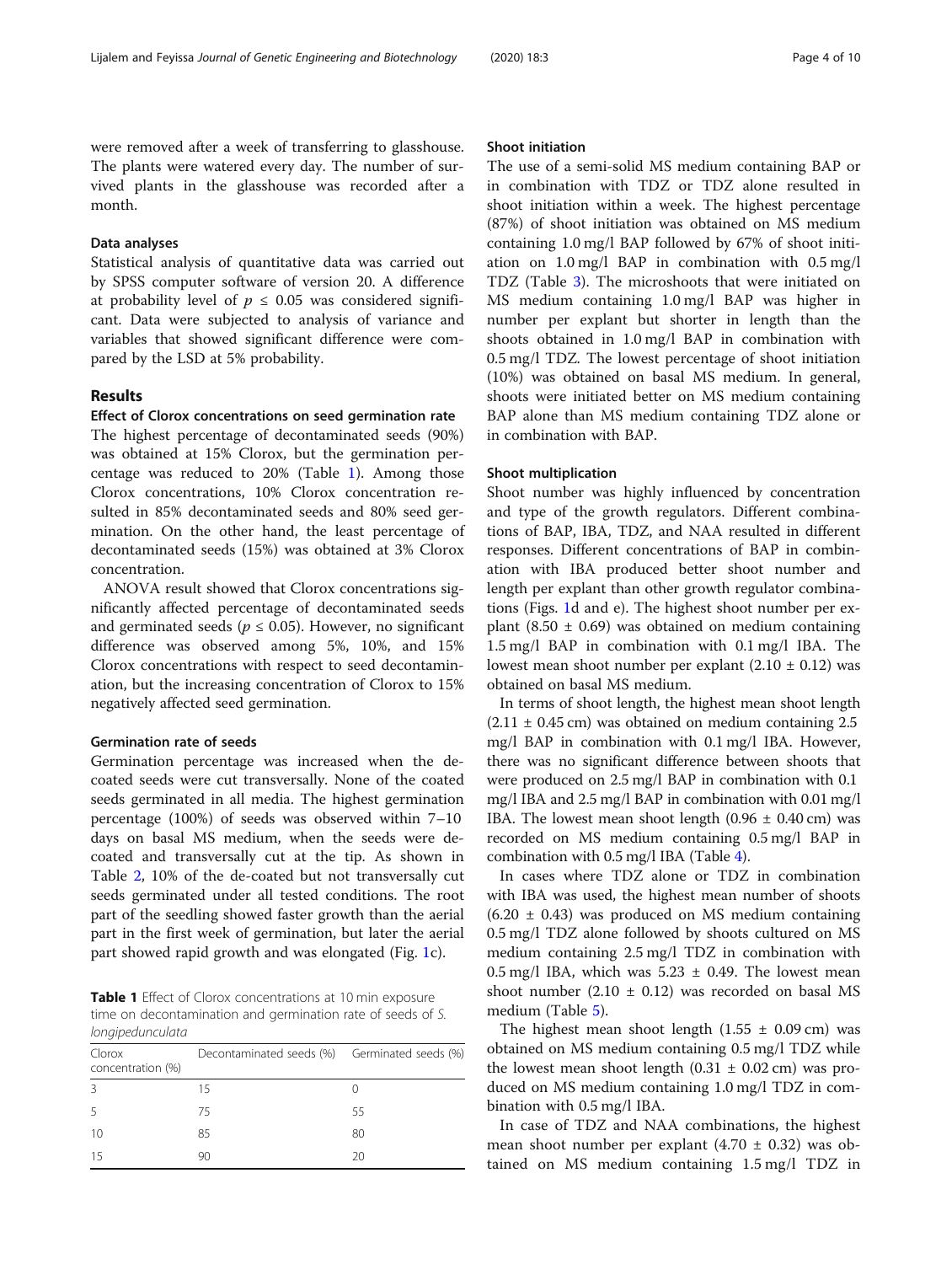| Medium                                          | Seeds     | Germination time (day)   | Germination rate (%) |
|-------------------------------------------------|-----------|--------------------------|----------------------|
| Filter paper                                    | Coated    | $\sim$                   | 0                    |
|                                                 | De-coated | 90                       | 10                   |
| MS medium                                       | Coated    | $\sim$                   | 0                    |
|                                                 | De-coated | 30                       | 10                   |
| MS medium<br>De-coated and cut tip of cotyledon |           | $7 - 10$                 | 100                  |
| Soil                                            | Coated    | $\overline{\phantom{a}}$ | 0                    |
|                                                 | De-coated | 90                       | 10                   |

<span id="page-4-0"></span>Table 2 Seed germination rate of S. longipedunculata under different growth conditions

combination with 0.5 mg/l NAA followed by MS medium containing 1.5 mg/l TDZ in combination with 0.1 mg/l NAA, which produced 4.56 ± 0.24 shoots per explant. However, there was no significant difference between mean shoot numbers per explant obtained on medium containing 1.5 mg/l TDZ in combination with 0.1 mg/l NAA and 0.5 mg/l TDZ in combination with 0.01 mg/l NAA. The lowest mean shoot number per explant  $(2.10 \pm 0.12)$  was recorded on basal MS medium (Table [6](#page-5-0)).

TDZ in combination with NAA produced relatively shorter shoots. The highest mean shoot length  $(1.22 \pm 0.03)$ cm) was obtained on growth regulator-free MS medium while the shortest mean shoot length  $(0.16 \pm 0.01 \text{ cm})$  was produced on MS medium containing 2.5 mg/l TDZ in combination with 0.01 mg/l NAA (Table [6](#page-5-0)).

Most of the shoots produced on MS medium containing TDZ in combination with NAA were vitrified showing greenish-white color, formed calli like materials at

Table 3 Effect of different concentrations of BAP in combination with TDZ on shoot initiation of S. longipedunculata

| BAP (mg/l) | TDZ (mg/l) | Shoot initiation (%) |
|------------|------------|----------------------|
| 0.0        | 0.0        | 10                   |
| 0.5        | 0.0        | 50                   |
| 0.75       | 0.0        | 53                   |
| 1.0        | 0.0        | 87                   |
| 1.25       | 0.0        | 57                   |
| 1.5        | 0.0        | 47                   |
| 0.5        | 0.5        | 53                   |
| 0.75       | 0.5        | 50                   |
| 1.0        | 0.5        | 67                   |
| 1.25       | 0.5        | 47                   |
| 1.5        | 0.5        | 43                   |
| $0.0\,$    | 0.5        | 43                   |
| 0.0        | 0.75       | 40                   |
| 0.0        | 1.0        | 30                   |
| 0.0        | 1.25       | 23                   |
| 0.0        | 1.5        | 20                   |

the bottom end of the explants and were dwarf. The calli did not regenerate new microshoots when transferred to new fresh medium. TDZ in combination with NAA produced relatively lower mean shoot number and shorter shoots.

Among all growth regulators used in shoot multiplication treatments, the maximum mean shoot number per explant (8.5  $\pm$  0.69) was obtained on MS medium containing 1.5 mg/l BAP in combination with 0.1 mg/l IBA. On the other hand, the lowest mean shoot number per explant  $(2.10 \pm 0.12)$  was obtained on basal MS medium.

Table 4 Effect of different concentrations of BAP and IBA on shoot multiplication (shoot number and length) of S. longipedunculata

| BAP (mg/l) | IBA (mg/l) | Shoot number per explant       | Shoot length (cm)             |
|------------|------------|--------------------------------|-------------------------------|
| 0.0        | 0.0        | $2.10 \pm 0.12^{j}$            | $1.22 \pm 0.12^{\rm fh}$      |
| 0.5        | 0.0        | $5.40 \pm 0.54^{\rm efb}$      | $1.58 \pm 0.54$ <sup>ce</sup> |
| 1.0        | 0.0        | $4.63 \pm 0.24^{gh}$           | $1.52 \pm 0.24^{cd}$          |
| 1.5        | 0.0        | $3.60 \pm 0.22^{\text{hi}}$    | $1.11 \pm 0.22^{9h}$          |
| 2.0        | 0.0        | $4.06 \pm 0.37^h$              | $1.13 \pm 0.37^{91}$          |
| 2.5        | 0.0        | $7.13 \pm 0.42^{bce}$          | $1.42 \pm 0.42^{\rm de}$      |
| 0.5        | 0.01       | $5.73 \pm 0.30^{dg}$           | $1.84 \pm 0.30^{\rm b}$       |
| 0.5        | 0.1        | $5.80 \pm 0.39^{\rm df}$       | $1.51 \pm 0.39$ <sup>ce</sup> |
| 0.5        | 0.5        | $6.73 \pm 0.40^{cd}$           | $0.96 \pm 0.40^{\text{hi}}$   |
| 1.0        | 0.01       | $4.56 \pm 0.26$ <sup>gi</sup>  | $1.10 \pm 0.26^{9}$           |
| 1.0        | 0.1        | $5.33 \pm 0.32^{efg}$          | $1.31 \pm 0.32$ <sup>eg</sup> |
| 1.0        | 0.5        | $6.23 \pm 0.37^{\rm dg}$       | $1.18 \pm 0.37^{\rm fh}$      |
| 1.5        | 0.01       | $8.13 \pm 0.53^{ab}$           | $1.33 \pm 0.53$ <sup>ef</sup> |
| 1.5        | 0.1        | $8.50 \pm 0.69^{\rm a}$        | $1.62 \pm 0.69^c$             |
| 1.5        | 0.5        | 7.46 $\pm$ 0.38 <sup>ad</sup>  | $1.01 \pm 0.38^{\text{hi}}$   |
| 2.0        | 0.01       | $3.40 \pm 0.15^{\rm i}$        | $1.18 \pm 0.15^{\text{fg}}$   |
| 2.0        | 0.1        | $6.30 \pm 0.50^{\rm de}$       | $1.22 \pm 0.50^{\rm fh}$      |
| 2.0        | 0.5        | $7.60 \pm 0.56^{\text{ac}}$    | $1.99 \pm 0.56^{ab}$          |
| 2.5        | 0.01       | $5.43 \pm 0.28$ <sup>efh</sup> | $2.08 \pm 0.28$ <sup>a</sup>  |
| 2.5        | 0.1        | $5.76 \pm 0.45^{\rm dg}$       | $2.11 \pm 0.45$ <sup>a</sup>  |
| 2.5        | 0.5        | $5.50 \pm 0.32$ <sup>efh</sup> | $1.24 \pm 0.32^{\text{fh}}$   |

Means followed by the same superscript letters within a column are not significantly different at 5% probability level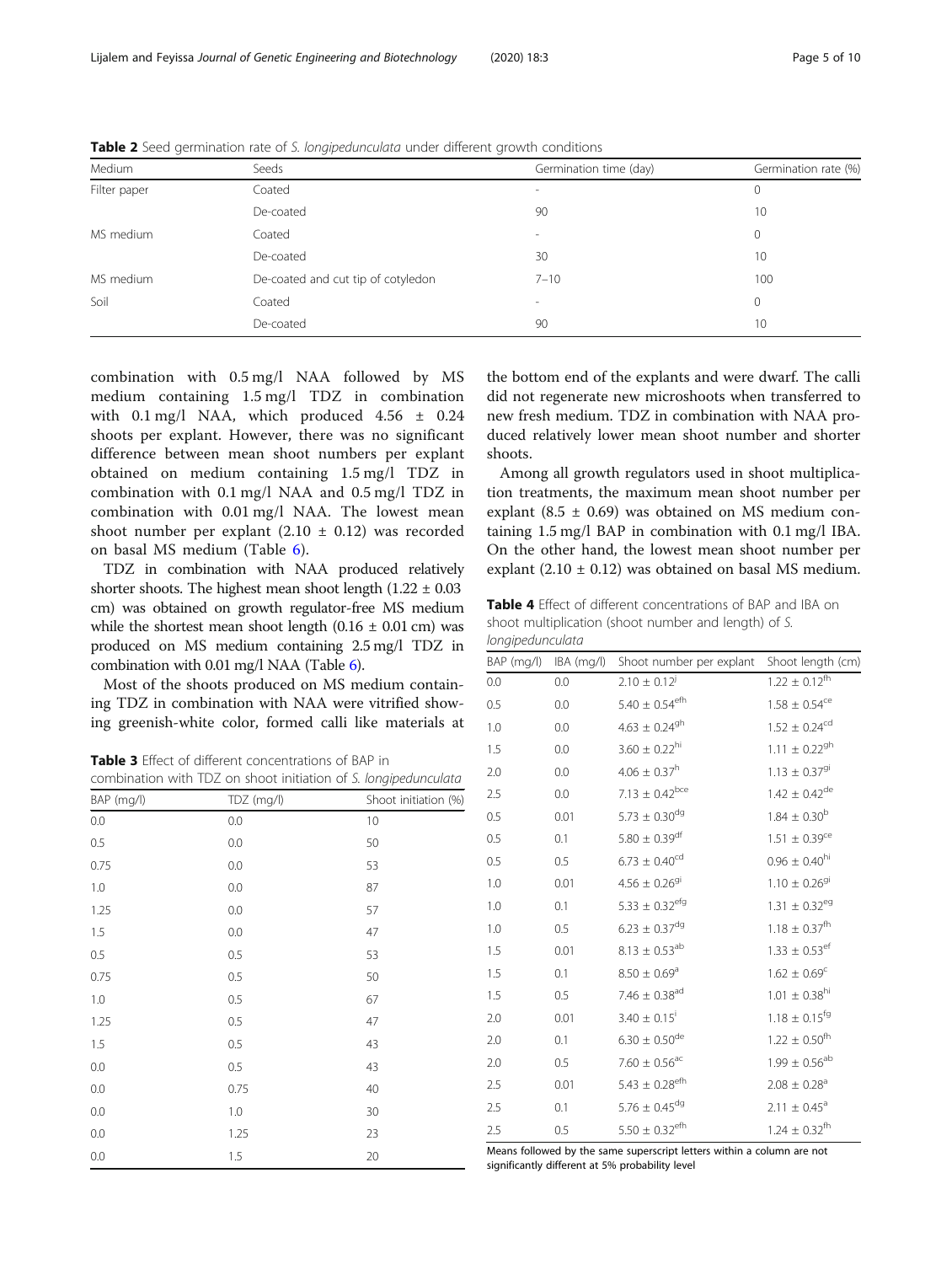Means followed by the same superscript letters within a column are not significantly different at 5% probability level

MS medium containing 2.5 mg/l BAP in combination with 0.1 mg/l IBA resulted in the highest mean shoot length  $(2.11 \pm 0.45 \text{ cm})$  while the shortest mean shoot length  $(0.16 \pm 0.01 \text{ cm})$  was obtained on MS medium containing 2.5 mg/l TDZ in combination with 0.01 mg/l NAA.

#### Rooting

Rooting was observed 4 weeks after culture of the shoots on root induction medium. However, most of the shoots developed roots by 5 weeks (Fig. [1](#page-2-0)f). The highest mean root number per shoot  $(3.73 \pm 0.69)$  was obtained on full-strength MS medium containing 2.0 mg/l IAA. On the other hand, none of the shoots induced root on basal MS medium (Table [7\)](#page-6-0). Although the growth regulators had significant effect on root induction, there was no significant difference among roots induced on fullstrength MS medium containing 0.5, 1.0, or 2.0 mg/l IAA or 3.0 mg/l NAA, which showed relatively better root induction among other treatments.

The highest mean root length  $(0.34 \pm 0.02 \text{ cm})$  was observed on full-strength MS medium containing 3.0 mg/l IAA. However, no significant difference was observed 2.5 0.5 3.26  $\pm$  0.15<sup>e</sup> 0.25  $\pm$  0.03<sup>gh</sup> Means followed by the same superscript letters within a column are not

significantly different at 5% probability level

among roots developed on full-strength MS medium containing 3.0 mg/l IAA and half-strength MS medium containing 0.5 mg/l IAA. Among all concentrations, the lowest mean root length  $(0.07 \pm 0.01 \text{ cm})$  was observed on half-strength MS medium containing 0.5 mg/l NAA or 0.5 mg/l IBA.

Full-strength MS medium containing different concentrations of IAA (0.5 and 1.0 mg/l), NAA (1.0 and 2.0 mg/l), and IBA (2.0 and 3.0 mg/l) produced enlarged callus-like structure on and around the root tip. This structure had an influence on reducing the number and length of roots compared to treatments without callus-like growth.

#### Acclimatization

Out of 102 plantlets which were planted in pots containing red soil, compost, and sand (2:1:1) placed in a green house, 60% survived after a month. Most of the dead plants were due to small root number or hairs, fungal contamination, and rotting. None of the plants survived in pots which were not covered by polyethylene bags and those containing unsterilized soil, compost, and sand.

## **Discussion**

The result showed that increasing Clorox concentration increases decontamination, but decreases viability of the seeds. The percentage of commercial Clorox needs to be varied depending on the species and environment [\[15](#page-9-0)].

<span id="page-5-0"></span>

| Table 5 Effect of different concentrations of TDZ and IBA on |                                                      |                                                                  |  |  |  |  |
|--------------------------------------------------------------|------------------------------------------------------|------------------------------------------------------------------|--|--|--|--|
|                                                              | shoot multiplication (shoot number and length) of S. |                                                                  |  |  |  |  |
| longipedunculata                                             |                                                      |                                                                  |  |  |  |  |
|                                                              |                                                      | TDZ (mg/l) IBA (mg/l) Shoot number per explant Shoot length (cm) |  |  |  |  |

| 0.0 | 0.0  | $2.10 \pm 0.12$ <sup>1</sup> | $1.22 \pm 0.03^{\rm b}$       |
|-----|------|------------------------------|-------------------------------|
| 0.5 | 0.0  | $6.20\pm0.43^{\mathrm{a}}$   | $1.55\,\pm\,0.09^{\rm a}$     |
| 1.0 | 0.0  | $3.53 \pm 0.18^{\rm efgi}$   | $0.56 \pm 0.03^{\rm f}$       |
| 1.5 | 0.0  | $3.06 \pm 0.13^{9jk}$        | $0.64\,\pm\,0.04^{\rm e}$     |
| 2.0 | 0.0  | $2.93 \pm 0.11^{ijk}$        | $0.76 \pm 0.04^{\rm de}$      |
| 2.5 | 0.0  | $3.46 \pm 0.19^{\rm efgj}$   | $0.85\,\pm\,0.06^{\rm d}$     |
| 0.5 | 0.01 | $3.23 \pm 0.15^{\text{fgj}}$ | $0.65 \pm 0.04^{\rm ef}$      |
| 0.5 | 0.1  | $2.86 \pm 0.14^{jk}$         | $0.60 \pm 0.05$ <sup>f</sup>  |
| 0.5 | 0.5  | $3.20 \pm 0.20^{fgjk}$       | $0.42\,\pm\,0.02^9$           |
| 1.0 | 0.01 | $3.60\pm0.17^{\rm efgh}$     | $0.59 \pm 0.05$ <sup>f</sup>  |
| 1.0 | 0.1  | $3.66\pm0.18^{\rm efgh}$     | $0.39 \pm 0.03$ <sup>g</sup>  |
| 1.0 | 0.5  | $2.56 \pm 0.11^{kl}$         | $0.31 \pm 0.02$ <sup>g</sup>  |
| 1.5 | 0.01 | $2.83 \pm 0.11^{jk}$         | $0.75 \pm 0.04^{\rm df}$      |
| 1.5 | 0.1  | $3.16 \pm 0.13^{9jk}$        | $0.98\,\pm\,0.04^{\circ}$     |
| 1.5 | 0.5  | $3.03 \pm 0.20^{\rm hijk}$   | $0.42 \pm 0.03$ <sup>g</sup>  |
| 2.0 | 0.01 | $3.70 \pm 0.19^{\rm efg}$    | $0.44 \pm 0.03$ <sup>g</sup>  |
| 2.0 | 0.1  | $3.83 \pm 0.27^{\rm e f}$    | $0.32 \pm 0.02^9$             |
| 2.0 | 0.5  | $4.50 \pm 0.32^{cd}$         | $0.35\,\pm\,0.02^9$           |
| 2.5 | 0.01 | $4.03 \pm 0.23^{\rm de}$     | $0.58 \pm 0.04^{\rm f}$       |
| 2.5 | 0.1  | $5.10 \pm 0.36^{bc}$         | $0.65\,\pm\,0.04^{\rm e}$     |
| 2.5 | 0.5  | $5.23 \pm 0.49^b$            | $0.76\,\pm\,0.03^{\text{df}}$ |

| Table 6 Effect of different concentrations of TDZ and NAA on |  |
|--------------------------------------------------------------|--|
| shoot multiplication (shoot number and length) of S.         |  |
| longipedunculata                                             |  |

TDZ (mg/l) NAA (mg/l) Shoot number per explant Shoot length (cm) 0.0 0.0  $2.10 + 0.12^{\circ}$   $1.22 + 0.03^{\circ}$ 0.5 0.01  $4.50 \pm 0.34^{ab}$  0.41  $\pm 0.02^{de}$ 0.5 0.1  $3.60 \pm 0.20^{bc}$  0.36  $\pm 0.02^{eg}$ 0.5 0.5  $3.13 + 0.20^{\text{cd}}$  0.30 + 0.02<sup>fg</sup> 1.0 0.01  $2.50 \pm 0.12$ <sup>ef</sup> 0.19  $\pm 0.01$ <sup>hi</sup> 1.0 0.1 2.96  $\pm$  0.18<sup>de</sup> 0.43  $\pm$  0.04<sup>df</sup> 1.0 0.5 2.56  $\pm$  0.11<sup>df</sup> 0.34  $\pm$  0.02<sup>eg</sup> 1.5 0.01  $4.46 \pm 0.24^{ab}$  0.68  $\pm 0.04^{b}$ 1.5 0.1  $4.56 \pm 0.24$ <sup>ab</sup> 0.46  $\pm 0.02$ <sup>d</sup> 1.5 0.5 4.70  $\pm$  0.32<sup>a</sup> 0.29  $\pm$  0.01<sup>9</sup> 2.0 0.01  $2.93 \pm 0.21$ <sup>df</sup> 0.18  $\pm 0.01$ <sup>hj</sup> 2.0 0.1  $4.06 \pm 0.26^b$  0.57  $\pm 0.03^c$ 2.0 0.5  $3.66 + 0.21^{bc}$  0.38 + 0.03<sup>ef</sup> 2.5 0.01  $2.70 + 0.16^{df}$  0.16  $\pm 0.01^{ij}$ 2.5 0.1 2.90  $\pm$  0.14<sup>df</sup> 0.26  $\pm$  0.02<sup>gi</sup>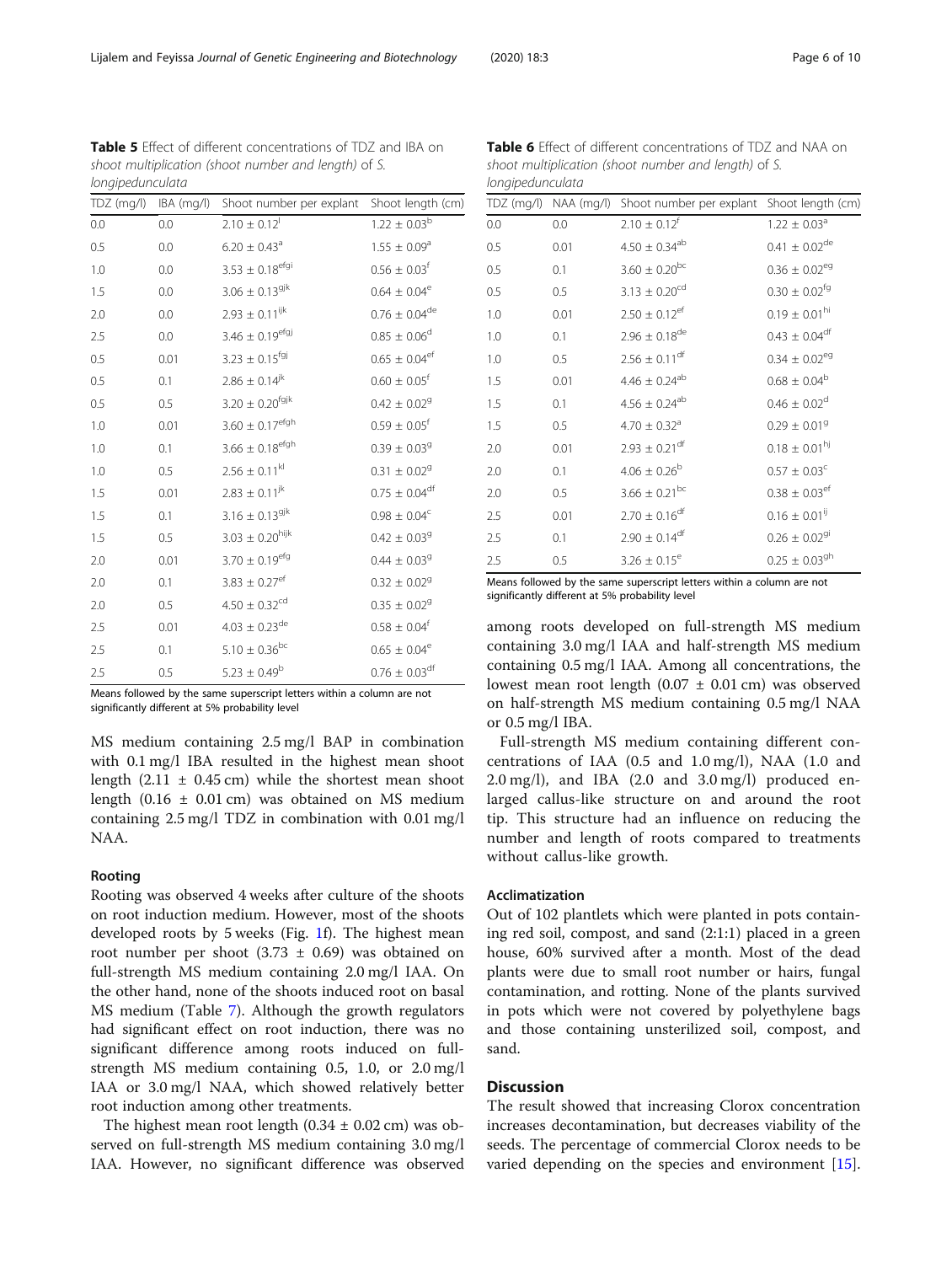| Salt strength | IAA (mg/l)     | NAA (mg/l)     | IBA (mg/l)     | Root number per shoot          | Root length (cm)               |
|---------------|----------------|----------------|----------------|--------------------------------|--------------------------------|
| Full strength | $\overline{0}$ | $\overline{0}$ | $\overline{0}$ | $0.0\,\pm\,0^9$                | $0.0 \pm 0^{h}$                |
|               | 0.5            | $\mathbf 0$    | $\overline{0}$ | $3.53 \pm 0.44^a$              | $0.21 \pm 0.17^{bde}$          |
|               |                | $\mathbf 0$    | $\mathbf{0}$   | $3.06 \pm 0.33^{ab}$           | $0.19\pm0.01^{\rm cd}$         |
|               | 2              | 0              | $\mathbf{0}$   | $3.73 \pm 0.69^a$              | $0.26 \pm 0.02^b$              |
|               | 3              | $\overline{0}$ | $\mathbf{0}$   | $3.10 \pm 0.33^{ab}$           | $0.34 \pm 0.02^a$              |
|               | 0              | 0.5            | $\mathbf 0$    | $0.83 \pm 0.13$ <sup>f</sup>   | $0.08 \pm 0.01^{\rm f}$        |
|               | 0              |                | $\mathbf 0$    | $3.56 \pm 0.58^{\text{a}}$     | $0.33 \pm 0.04^a$              |
|               | $\mathbf{0}$   | $\overline{2}$ | $\circ$        | $2.10 \pm 0.25^{\rm be}$       | $0.15 \pm 0.01^{\text{def}}$   |
|               | $\mathbf 0$    | 3              | $\overline{0}$ | $1.46 \pm 0.36^e$              | $0.12 \pm 0.02^{\text{eg}}$    |
|               | $\mathbf 0$    | $\overline{0}$ | 0.5            | $0.76 \pm 0.13^{\rm f}$        | $0.12 \pm 0.02$ <sup>eg</sup>  |
|               | 0              | $\Omega$       |                | $1.33 \pm 0.21^e$              | $0.22 \pm 0.03^{bc}$           |
|               | $\mathbf 0$    | $\mathbf 0$    | 2              | $1.13\,\pm\,0.19^{\rm e}$      | $0.18\pm0.03^{\rm ce}$         |
|               | $\overline{0}$ | $\mathbf 0$    | 3              | $1.76 \pm 0.26$ <sup>cde</sup> | $0.23 \pm 0.03^{bde}$          |
| Half strength | 0.5            | 0              | $\overline{0}$ | $2.43 \pm 0.22^{bd}$           | $0.33\,\pm\,0.03^{\mathrm{a}}$ |
|               | 1              | $\mathbf 0$    | $\overline{0}$ | $2.30 \pm 0.16^{be}$           | $0.17 \pm 0.01^{\rm cf}$       |
|               | $\overline{2}$ | $\overline{0}$ | $\circ$        | $2.66 \pm 0.34^b$              | $0.19 \pm 0.01^{\text{cf}}$    |
|               | 3              | $\overline{0}$ | $\mathbf{0}$   | $2.36 \pm 0.23^{be}$           | $0.26\pm0.02^{\rm b}$          |
|               | $\mathbf 0$    | 0.5            | $\mathbf 0$    | $0.50 \pm 0.09^{\text{fg}}$    | $0.07\pm0.01^9$                |
|               | $\mathbf 0$    | 1              | $\mathbf{0}$   | $2.50 \pm 0.29^{bc}$           | $0.26 \pm 0.03^{bd}$           |
|               | $\mathbf 0$    | $\overline{2}$ | $\mathbf{0}$   | $1.73 \pm 0.16^{cdf}$          | $0.12 \pm 0.01^{\text{eg}}$    |
|               | 0              | 3              | $\overline{0}$ | $0.83 \pm 0.11^f$              | $0.09 \pm 0.01^{\text{fg}}$    |
|               | 0              | $\overline{0}$ | 0.5            | $0.50 \pm 0.09^{\text{f}}$     | $0.07\pm0.01^g$                |
|               | $\mathbf{0}$   | $\circ$        | 1              | $0.96 \pm 0.13^{\rm ef}$       | $0.14 \pm 0.02^{\text{de}}$    |
|               | $\mathbf 0$    | $\mathbf 0$    | $\overline{2}$ | $0.73 \pm 0.16$ <sup>f</sup>   | $0.09 \pm 0.02^{fg}$           |
|               | 0              | $\mathbf{0}$   | 3              | $1.20 \pm 0.06^e$              | $0.12 \pm 0.01^{eg}$           |

<span id="page-6-0"></span>Table 7 Effect of MS salt strength and different auxin concentrations on number of roots per shoot and root length of S. longipedunculata

Means followed by the same superscript letters within a column are not significantly different at 5% probability level

On the other hand, the work is in disagreement with that of Srivastava et al. [[16](#page-9-0)] who found that sterilization with NaOCl did not give acceptable sterilization even on increasing concentration over Aconitum heterphyllum (medicinal herb) seeds. According to our results, the highest percentage of decontaminated seeds was observed at 15% sodium hypochlorite (Clorox), but low germination percentage. Guanih et al. [[15](#page-9-0)] found that sterilization of de-coated seeds of a medicinal plant, Dryobalanops lanceolata with 30% Clorox concentration for 5 min and cultured on MS medium showed less than 20% contamination, but sterilization of coated seeds with 50% Clorox concentration for more than 20 min broke the seed coat and reduced seed viability.

Among those Clorox concentrations, 10% Clorox resulted in 85% decontaminated seeds and the highest germination percentage (80%). Talei et al. [[17\]](#page-9-0) reported on medicinal herb, Andrographis pancuatanee, absence of significant correlation between contamination and germination percentages. Ghareeb and Taha

[[18\]](#page-9-0) obtained 100% of decontamination for cultures and survival of Antigonon leptopus explants using 10% Clorox for 3 min. In general, the lower the Clorox concentration, the higher the contamination and germination percentage.

Our result showed that the de-coated seeds showed better germination than coated seeds. As Zulu et al. [[19](#page-9-0)] reported that removing the seed coat could reduce contamination sources while improving the imbibitions of water and subsequent germination in S. longipeduncu-lata. In addition, Negash [[20\]](#page-9-0) reported successful germination (91  $\pm$  2.7%) of de-coated seeds of a tree plant, Prunus africana, in a laboratory.

In the present study, the germination on full-strength MS medium was best among other half-strength germination media. According to Pandey et al. [[21\]](#page-9-0), the highest percentage of seed germination (95%) from an important medicinal plant, Psoralea corylifolia, was recorded on full-strength MS medium. Maślanka and Bach [[22](#page-9-0)] obtained higher percentage of germinating seeds on half-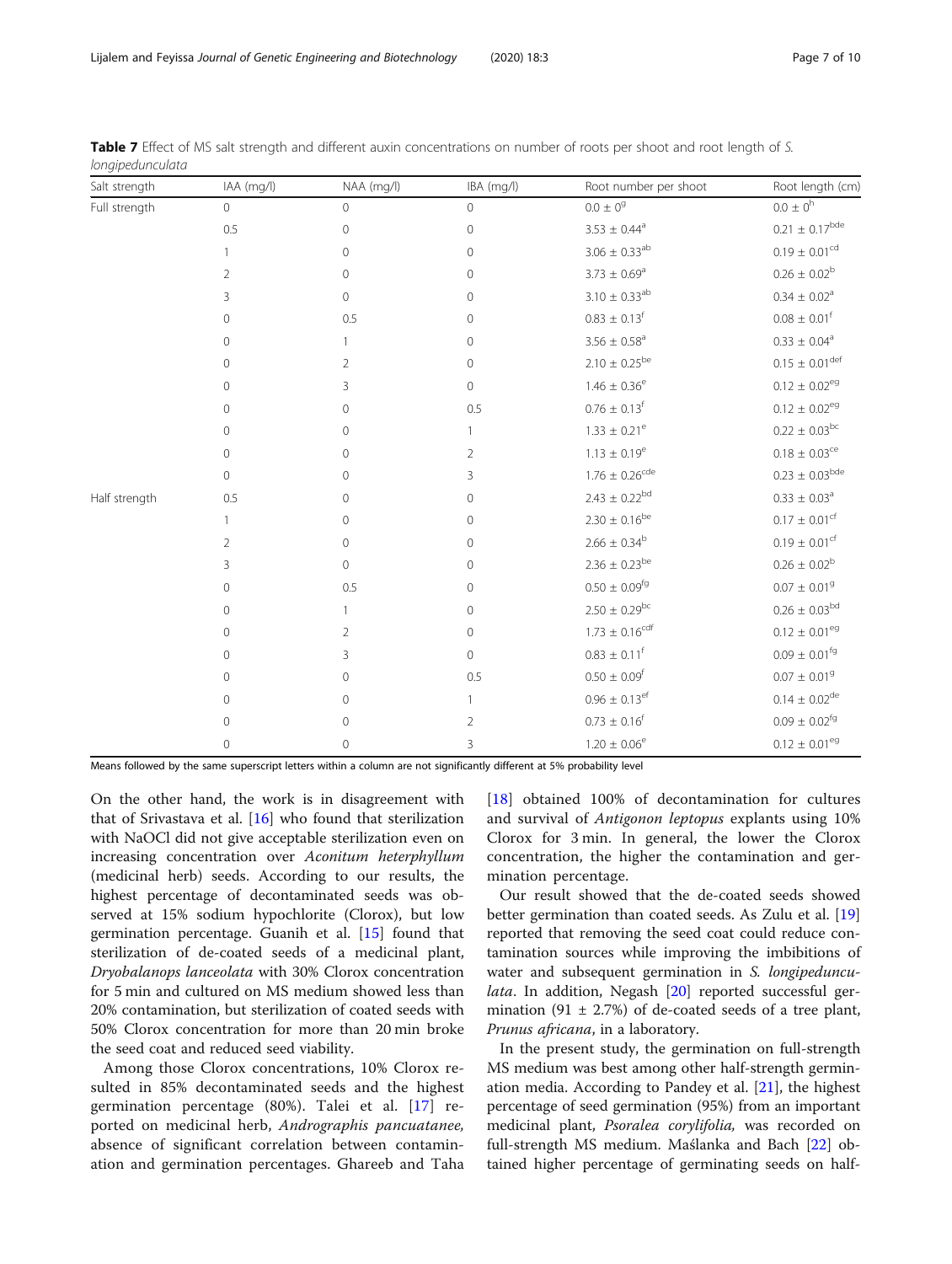strength than full-strength MS medium after 6 months of culture. However, after 10 months, the highest germination percentage was observed on full-strength MS medium. Our result showed that none of the coated seeds germinated in all media. The reason may be due to the presence of the seed coat hampered the imbibitions of water. Pandey et al. [\[21](#page-9-0)] suggested the presence of seed coat challenges the entry of water and oxygen into the embryo. In contrast, Zulu et al. [[19\]](#page-9-0) obtained 45% germination rate of intact seeds of S. longipeduncu*lata* using  $GA_3$ .

Among all media, the highest germination percentage (100%) of seeds was observed within 7–10 days on MS medium, when the seeds were de-coated and transversally cut at the tip. This is partly due to the removing of the seed coat facilitated the uptake of water and cutting at the tip reduces the size to use the limited amount of moisture on the MS medium. Similarly, Ganaie et al. [\[23\]](#page-9-0) reported maximum germination percentage (96.66%) of Arnebia benthamii by removing the seed coat within mean germination time of around 4 days.

In this study, the effect of plant growth regulators on shoot induction from shoot explants was investigated. Sixteen different treatments including the control were used to induce shoots from S. longipedunculata shoot explants. These treatments, with various combinations of BAP and TDZ resulted in shoot initiation. The percentage response of explants for shoot induction, shoot number, and shoot length varies according to the type and concentration of cytokinins used [[24](#page-9-0)]. The response of plants to different types and concentrations of growth regulators varies because of differences in endogenous level of growth regulators. In the present study, the shoots induced microshoots within a week on fullstrength MS medium.

The highest percentage (87%) of explants survived on MS medium containing 1.0 mg/l BAP. Tiwari et al. [[25](#page-9-0)] reported that MS medium containing 1.0 mg/l BAP was better for establishment of Trichosanthes dioica from nodal explants. The microshoots that resulted from MS medium containing 1.0 mg/l BAP were higher in number, but shorter in length than the shoots obtained from 1.0 mg/l BAP in combination with 0.5 mg/l TDZ. Ahmed and Anis [[26\]](#page-9-0) reported exposure of culture to TDZ had an adverse effect.

In general, the shoots were initiated better on MS medium containing BAP alone than MS medium containing TDZ alone or in combination with BAP. According to Kumar and Singh [[27\]](#page-9-0), BAP was found to perform better in shoot initiation of the multipurpose desert tree, Prosopis cineraria. Similarly, Malik and Saxena [[28](#page-9-0)] pointed out the advantageous outcome of BAP for shoot induction as they observed on tissue culture of grain legume, Phaseolus vulgaris.

Application of BAP in combination with IBA with different concentrations induced the highest shoot number and length per explant. From our result, the MS medium containing 1.5 mg/l BAP in combination with 0.1 mg/l IBA produced the highest mean number of shoots (8.50 ± 0.69). Medium supplemented with auxin at low concentrations in combination with cytokinin promote the growth and formation of new shoots, consequently, increasing multiplication rate [\[29](#page-9-0)]. Adsul et al. [[30\]](#page-9-0) reported that nodal buds cultured on MS medium supplemented with 2.0 mg/l BAP in combination with 0.5 mg/l IBA resulted in production of maximum number of shoots  $(17.1 \pm 1.2)$  of *Ceropegia mohanramii*. In contrast, Fraternale et al. [[31\]](#page-9-0) reported high concentration of IBA with BAP (1.5 mg/l) in MS medium was suitable for shoot multiplication of Bupleurum fruticosum. According to Askari-Khorasgani et al. [[32](#page-9-0)], in comparison to the application of BAP alone, the combination of BAP along with IBA, led to more shoot formation. In addition, Ahmad et al. [\[33](#page-9-0)] stated that the response of the explants is a communal result of endogenous and exogenous plant growth regulators concentrations. Inclusion of a low concentration of auxin along with cytokinin activates much higher rate of shoot multiplication [[34,](#page-9-0) [35](#page-9-0)]. Bramhanapalli et al. [[36](#page-9-0)] reported high frequency shoot bud induction from different explants on MS medium containing 2.0 mg/l BAP as compared to other tested media indicating the high influence of BAP on shoot multiplication.

The highest mean shoot length  $(2.11 \pm 0.45 \text{ cm})$  was obtained on 2.5 mg/l BAP in combination with 0.1 mg/l IBA whereas the lowest shoot length  $(0.96 \pm 0.40 \text{ cm})$ was recorded on MS medium containing 0.5 mg/l BAP in combination with 0.5 mg/l IBA. This is surprising as the concentration of BAP increased, shorter shoots are expected because of apical dominance indicating the present finding requires further investigation.

On medium containing TDZ alone or in combinations with IBA, the highest mean number of shoots per explant (6.20  $\pm$  0.43) was produced on MS medium containing 0.5 mg/l TDZ alone. Mirici [\[37\]](#page-9-0) reported that TDZ alone prompted reasonable shoot multiplication in Astragalus polemoniacus.

In terms of length, the highest mean shoot length  $(1.55 \pm 0.09 \text{ cm})$  was obtained on MS medium containing 0.5 mg/l TDZ. Aasim et al. [[38\]](#page-9-0) showed that the maximum number of shoots was recorded on MS medium containing 0.4 mg/l TDZ with highest shoot length of 1.20 cm. On the other hand, the shortest mean shoot length  $(0.31 \pm 0.02 \text{ cm})$  was produced on MS medium containing 1.0 mg/l TDZ in combination with 0.5 mg/l IBA. Bisht et al. [[39\]](#page-9-0) who worked on *Polygona*tum verticillatum, suggested that the promoter effect of TDZ regarding growth is due to its own biological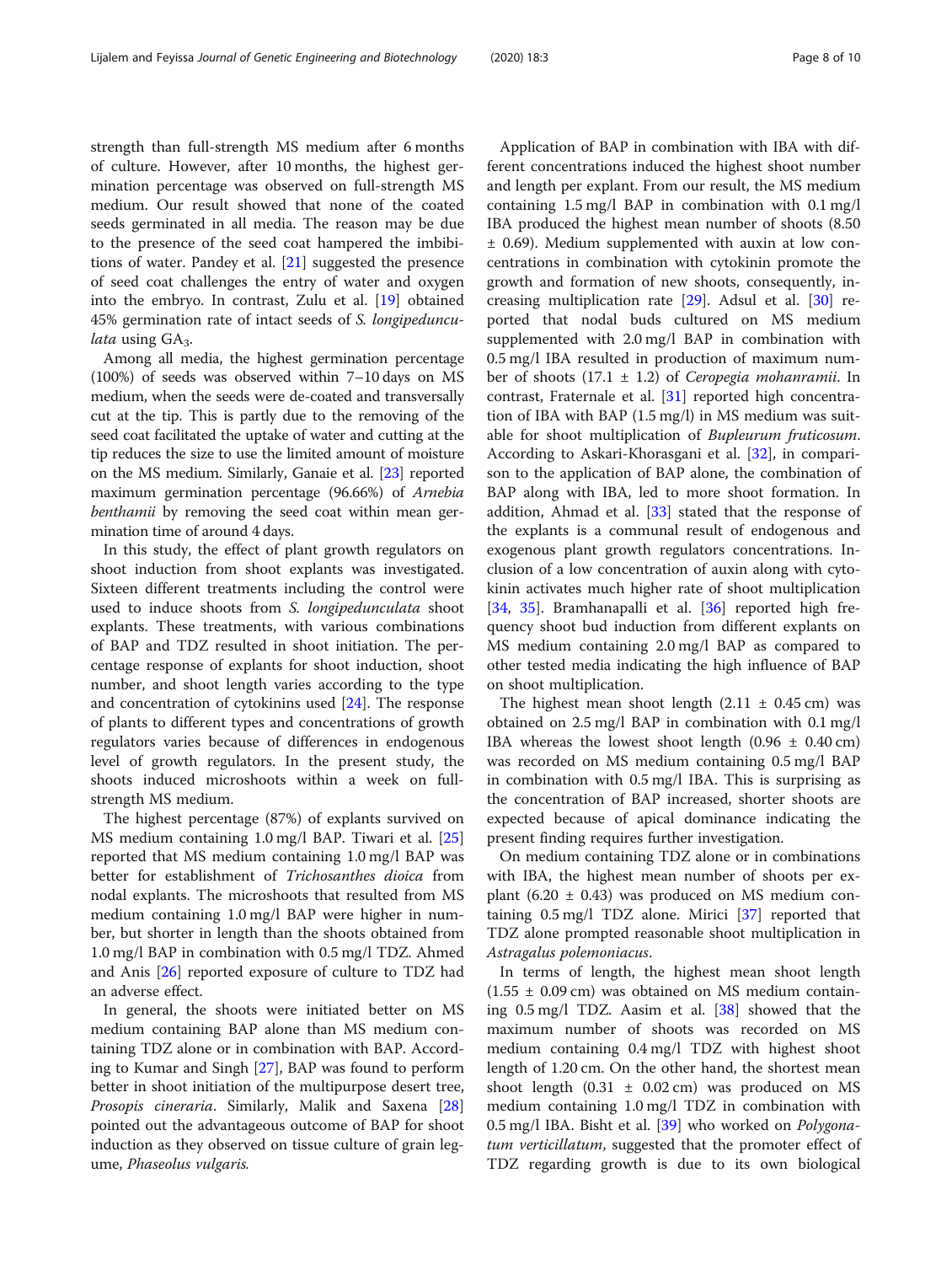<span id="page-8-0"></span>activities similar to N-substituted cytokinin or it may induce the synthesis or accumulation of an endogenous cytokinin. In case of TDZ and NAA combinations, the highest mean number of shoots  $(4.70 \pm 0.32)$  was produced on MS medium containing 1.5 mg/l TDZ in combination with 0.5 mg/l NAA

Generally, among all growth regulators used in shoot multiplication, the highest mean shoot number  $(8.5 \pm 0.69)$  was obtained on MS medium containing 1.5 mg/l BAP in combination with 0.1 mg/l IBA. On the other hand, the lowest mean shoot number per explant (2.10 ± 0.12) was obtained on basal MS medium. MS medium containing 2.5 mg/l BAP in combination with 0.1 mg/l IBA produced the highest mean shoot length  $(2.11 \pm 0.45 \text{ cm})$  while the shortest mean shoot length (0.16  $\pm$  0.01 cm) was produced on MS medium containing 2.5 mg/l TDZ in combination with 0.01 mg/l NAA and this short shoot production could be due to higher inhibition of apical dominance by TDZ than BAP.

Interestingly, full-strength MS medium containing 2.0 mg/l IAA, resulted in better rooting response  $(3.73 \pm 0.69)$ as compared to IBA and NAA contrary to the most common half-strength MS medium used for rooting. IAA was found to be effective on rooting of Malus pumila [[40\]](#page-9-0). In addition, Alagesaboopathi [[41](#page-9-0)] reported 55.14% of rooting from Andrographis macrobotrys using IAA. Contrary to the results of our study, Shen et al. [[42](#page-9-0)] pointed out that IAA failed to induce root formation on a medicinal tree plant, Casuarina cunninghamiana. It is important to work more on in vitro production of root and also root culture as the roots are used for medicinal purposes.

In this study, 60% plants survived in glasshouse after a month. This low survival percentage might be due to small root number or hairs, fungal contamination, and rotting. According to Bohidar et al. [\[43](#page-9-0)] who worked on medicinal plant, Ruta graveolens, the dead plantlets were due to improper development of root system in the culture. None of the plantlets survived in pots which were not covered with polyethylene bags.

#### Conclusions

Securidaca longipedunculata is being destroyed because its root is used for medicinal purpose. Its natural regeneration is very difficult as the seed germination rate of the plant is very low. There is a need to produce superior genotypes of this plant to use its root for medicinal purposes and saving the natural stand. Therefore, the present study is very important for mass propagation of superior genotypes and conservation of this very important medicinal plant.

#### Abbreviations

BAP: 6-Benzylaminopurine; IAA: Indole-3-acetic-acid; IBA: Indole-3-butyric acid; MS: Murashige and Skoog (1962); NAA: α-Naphthalene acetic acid; TDZ: Thidiazuron

#### Acknowledgement

The authors acknowledge Addis Ababa University for financial support and Muluken Birara for technical assistance.

#### Authors' contributions

TF proposed the research idea, guided the research, and prepared the final manuscript. TL was involved with literature search, actual experimental work, and data recording. Both authors have read and approved the manuscript.

#### Funding

This study was financially supported by the Addis Ababa University. The University provided the fund for the research.

#### Availability of data and materials

Not applicable

#### Ethics approval and consent to participate

Not applicable

There is no need of approval from local authority to collect the seeds.

# Consent for publication

Not applicable

#### Competing interests

The authors declare that they have no competing interests.

#### Received: 10 October 2019 Accepted: 9 December 2019 Published online: 20 January 2020

#### References

- 1. Ojewole JAO (2008) Analgesic, anti-inflammatory and hypoglycaemic effects of Securidaca longepedunculata (Fresen.) [Polygalaceae] root bark aqueous extract. Inflammopharmacology 16:174–181
- 2. Dery BB, Otsyina R, Ng'atigwa C (1999) Indigenous knowledge of medicinal trees and setting priorities for their domestication in Shinyanga region, Tanzania. International Centre for Research in Agroforestry (ICRAF), Nairobi
- 3. Beentje HJ (1994) Kenya trees, shrubs and lianas. National Museums of Kenya, Nairobi
- 4. Orwa C, Mutua A, Kindt R, Jamnadass R, Anthony S (2009) Agroforestree Database: a tree reference and selection guide version 4.0 ([http://www.](http://www.worldagroforestry.org/sites/treedbs/treedatabases.asp) [worldagroforestry.org/sites/treedbs/treedatabases.asp\)](http://www.worldagroforestry.org/sites/treedbs/treedatabases.asp)
- 5. Rakuambo NC, Meyer JJ, Hussein A (2004) Xanthone isolated from Securidaca longepedunculata with activity against erectile dysfunction. Fitoterapia 75:497–499
- 6. Smith CR Jr, Madrigal RV, Plattner RD (1979) New conjugated hydroxydienoic fatty acids and acetotriacylglycerols from Securidaca longipedunculata seed oil. Biochim Biophys Acta 572:314–324
- 7. Harborne JB, Baxter H (1993) Pyrrolizidine alkaloids. In: Taylor F (ed) Phytochemical dictionary, Bristol, pp 255–266
- 8. Ojewole JAO, Ilesanmi ORS, Olayiwola G (2001) Antibronchoconstrictor effects of Securidaca longepedunculata (Fresen.) root bark methanolic extract in guinea-pigs. Acta Med Biol 49:19–24
- 9. Ngulde SI, Sandabe UK, Abounader R, Dawson TK, Zhang Y, Iliya I, Hussaini IM (2019) Ethanol extract of Securidaca longipedunculata induces apoptosis in brain tumor (U87) cells. Biomed Res Int Vol 2019:5 [https://doi.org/10.](https://doi.org/10.1155/2019/9826590) [1155/2019/9826590](https://doi.org/10.1155/2019/9826590)
- 10. Maiga A, Diallo D, Fane S, Sanogo R, Paulsen BS, Cisse B (2005) A survey of toxic plants on the market in the district of Bamako, Mali: traditional knowledge compared with a literature search of modern pharmacology and toxicology. J Ethnopharmacol 96:183–193
- 11. Ajali U, Chukwurah B (2004) Antimicrobial activity of Securidaca longepedunculata. Phytomedicine 11:701–703
- 12. Adejuwon AO, Adeosun AM, Tsygankova VA, Falaseao OFO, Amusa FI (2019) Phytochemical screening and antimicrobial efficacy of the root bark of Securidaca longipedunculata extracts. Am J Res Med Sci 5(1):7–13